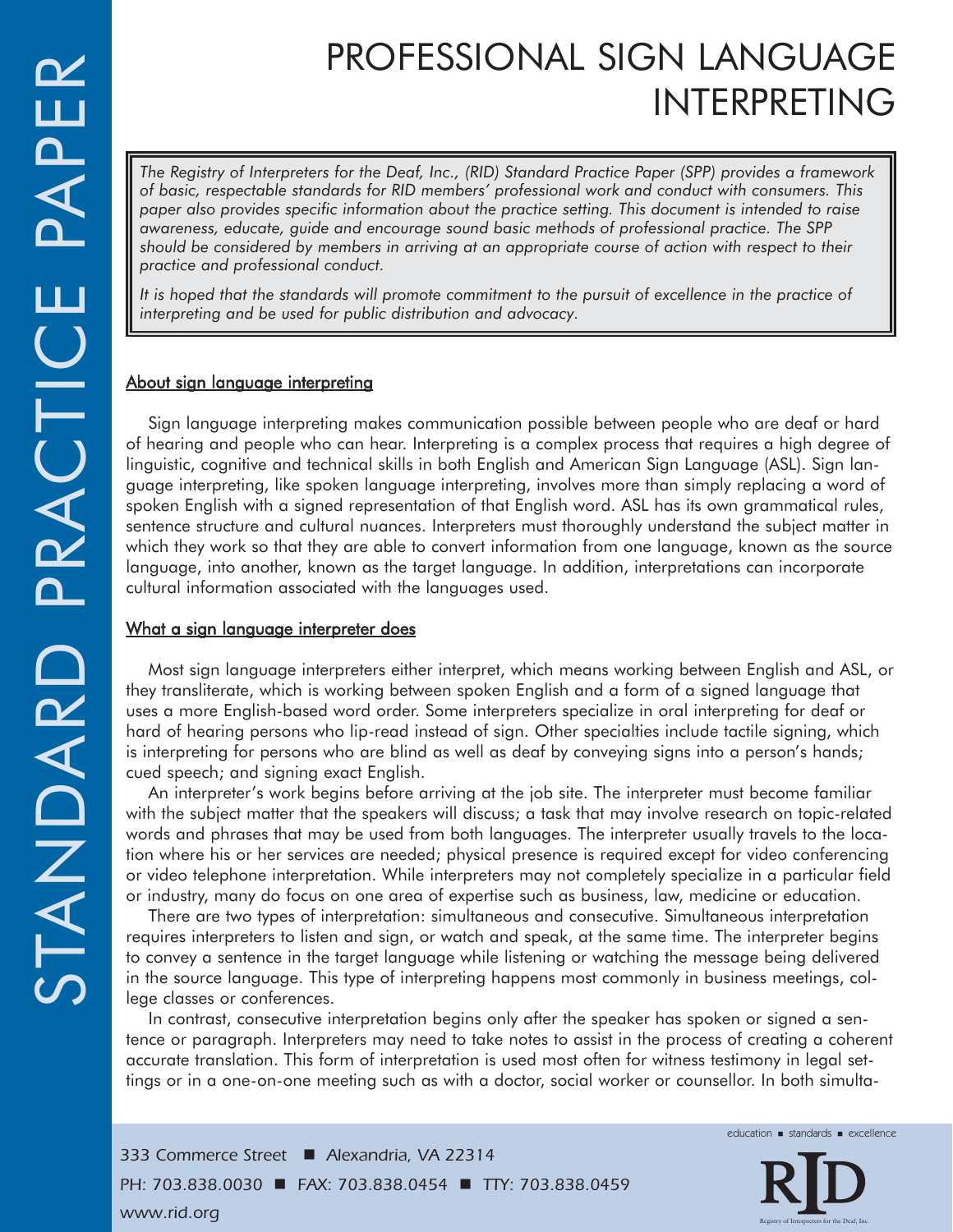deaf person to see the interpreter as well as the facial and body expressions of the English speaker.

Because of the need for a high degree of concentration in both types of interpretation and because of the physical demands of the work, interpreters often work in pairs, with each interpreting 20-to 30 minute segments<sup>1</sup>.

#### Where professional interpreters work

Interpreters work in a variety of settings and situations. Interpreters may work as employees of an interpreting agency or may be self-employed and as such are referred to as free-lance, independent contractors. Independent contractors may schedule their own assignments directly or receive assignments through interpreter service agencies. Some states have laws that specifically govern the relationship between agencies and interpreters.

STANDARD PROFEST INTERFERNAL INTERFERNAL CONSERVER THE INTERFERNAL CONSERVER THE INTERFERNAL CONSERVER THE INTERFERNAL CONSERVER THE INTERFERNAL CONSERVER THE UNIT INTERFERNAL CONSERVER THE UNIT INTERFERNAL CONSERVER THE U Interpreters provide services wherever a deaf or hard of hearing person needs to communicate with people who can hear but cannot sign fluently for themselves; such as in educational, medical field, theatre and legal settings; for conferences and conventions; or at corporations and institutions. Interpreters may also work as video relay interpreters, where deaf or hard of hearing individuals use an interpreter to communicate with anyone in the world over the telephone by the use of a Web cam or video phone. Interpreters may specialize in one avenue or work in multiple settings. They must be versatile, flexible and skilled. Deaf individuals who are able to communicate in a form of signed language other than English or ASL an also become interpreters.2

When a deaf or hard of hearing individual expresses the need for a sign language interpreter, it is the responsibility of the entity providing services, employment or entertainment to accommodate that request. Quality of interpreting service is determined by all parties involved. Since the passage of the Americans with Disabilities Act in 1990, payment for interpreting services usually falls to the host business or organization rather than the deaf person.3

#### Professional conduct

It is the interpreter's sole responsibility to enable deaf or hard of hearing individuals the opportunity to communicate freely with hearing individuals. In order to do this, they must be given enough information about a particular assignment to allow them to determine if it is a situation where they can perform professionally. Content may be shared so the interpreter may determine if she or he has sufficient knowledge or skill to adequately convey the information in both languages. Also, names of participants are shared to ensure that the interpreter is able to work without bias or partiality toward any of the parties involved.

Interpreters strive to remain unbiased toward the content of their work and not alter or modify the meaning or tone of what is conveyed. Interpreters may request materials prior to certain assignments to assist in their preparation. Confidentiality is crucial, and an interpreter is expected to refrain from discussing or disclosing the content of a situation in which he or she interpreted. Aside from court-mandated testimony, an interpreter strictly maintains this confidentiality. RID and the National Association of the Deaf (NAD) have jointly developed the NAD-RID Code of Professional Conduct which may be seen in its entirety on the RID Web site.

### **Interpreting Credentials**

In the field of interpreting, as in other professions, appropriate credentials are an important indicator of an interpreter's qualifications. RID awards certification to interpreters who successfully pass its national tests. The tests assess language, interpretation and communications skills as well as knowledge, judgment and decision-making skills on issues of ethics, culture and professionalism.

The RID Certification Council oversees the policies of certification and the training of individuals who rate the applicants.